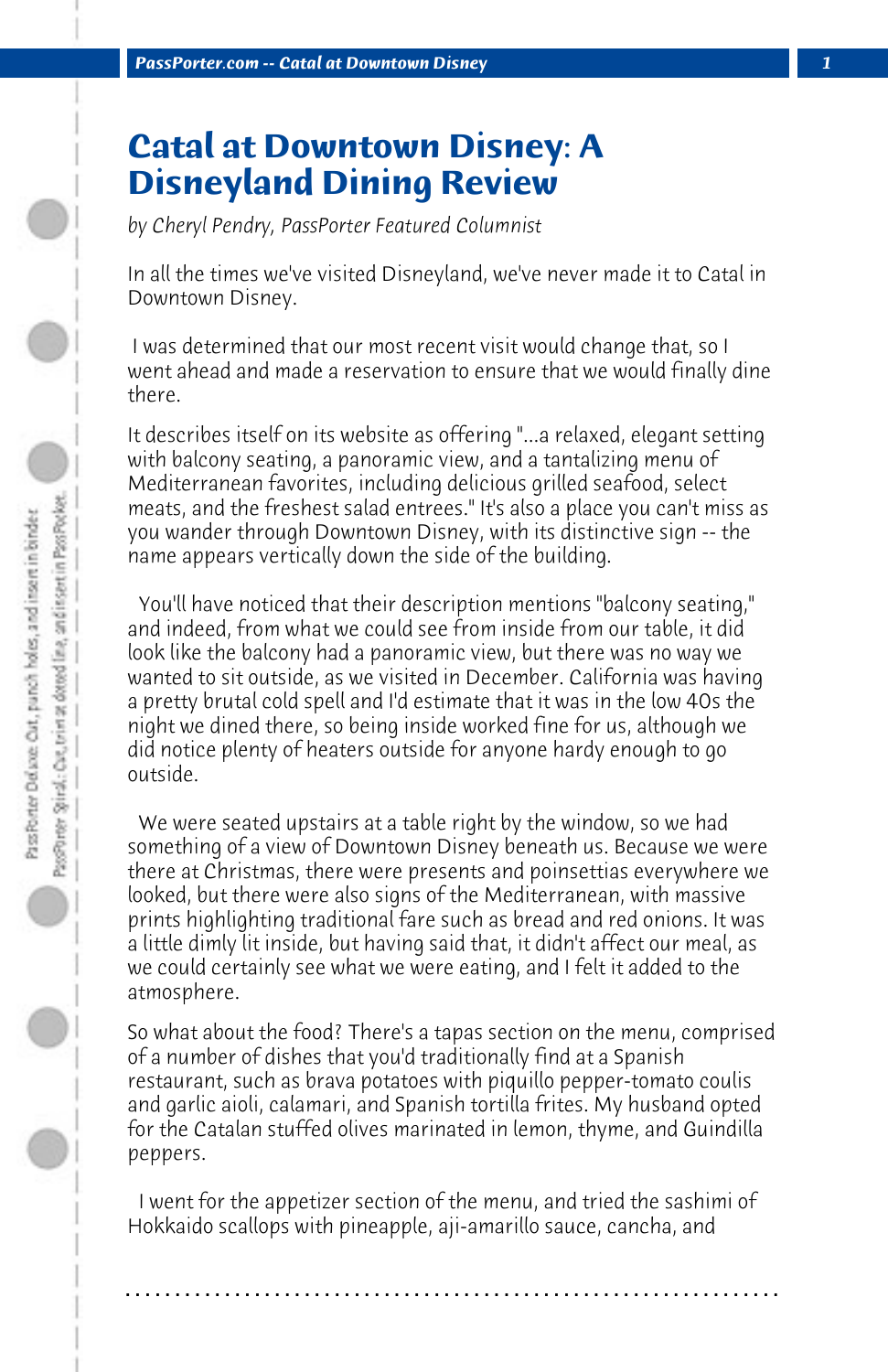cucumber sorbet, which sounded very unusual, and it intrigued me. It certainly wasn't the standard Mediterranean fare I was expecting, but it was full of beautiful flavors, and it was one of the best appetizer dishes I'd had in a long time. If I return, and that's on the menu, I'll certainly have it again.

 A friend we were enjoying the meal with ordered the roasted mushroom soup, which she kindly let me sample, and it was very good, although very rich. Other options the night we dined there included house-made smoked lamb chorizo, and piquillo peppers stuffed with goat's cheese.

 Another option on the menu was the Spanish cheese selection, which I decided to have, as I was still quite full from a late lunch. You could also get a Spanish charcuterie selection of cold meats.

 The entree section of the menu was split into pastas and paellas, and specialties, with both my dining colleagues getting the hand-rolled cavatelli pasta with braised lamb in red sauce, Calabrian chilies, black olives, and house-made ricotta. It was an interesting experiment, as both dishes were very different, with one containing much more spice than the other, which is not what I'd expect.

 The specialities section on the night we dined there included market fish in a seasonal preparation, suckling pig, roasted half chicken, braised veal breast, hanger steak, and an interesting-sounding salmon dish that came with beets, corn, and soft pickled garlic.

 My appetite didn't let me try much more than the homemade sorbet for dessert, which was berry-pineapple, another intriguing combination. The flavors of it were superb, although the texture was a little strange, tasting like an odd mixture of sorbet, and ice cream, which didn't quite work for me. If I'd had more of an appetite, I would have been tempted by the pineapple upside-down cake, which I love, but rarely see on menus these days, or the Callebaut chocolate fondue, although this has to be shared between two people. Other options included chocolate-peanut butter torte, coconut "arroz con leche," and an apple crumble pie.

 All in all, our meal at Catal was very enjoyable, with some good quality food, and some unusual items on the menu, which is always pleasing to see, particularly when a restaurant has a particular theme to it, in this case Mediterranean. Catal will certainly be somewhere I'll be happy to head back to in the future when we visit Disneyland again.

*About The Author: Cheryl and husband Mark live in England and love to*

**. . . . . . . . . . . . . . . . . . . . . . . . . . . . . . . . . . . . . . . . . . . . . . . . . . . . . . . . . . . . . . . . . .**